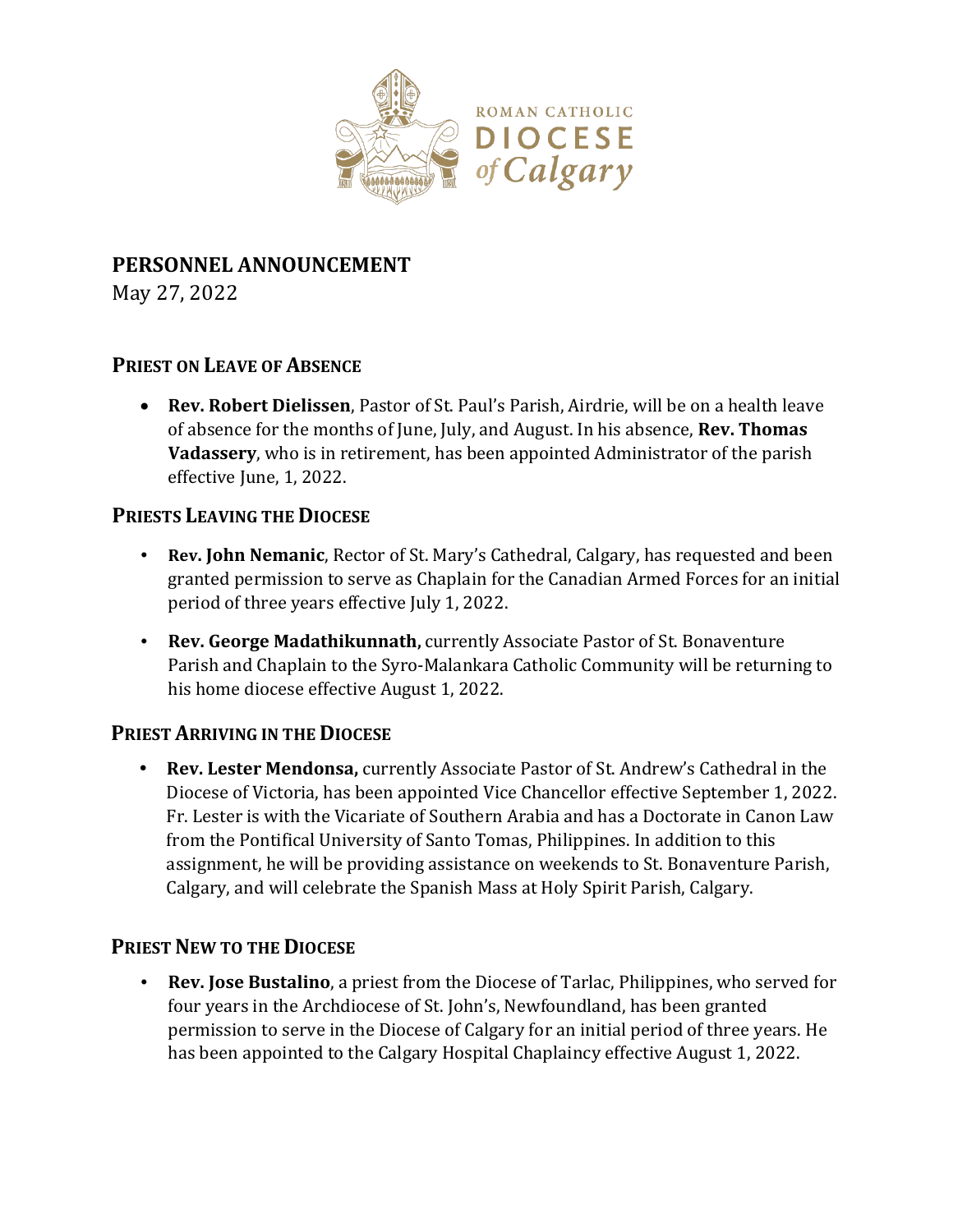#### **PRIEST PASTORAL ASSIGNMENTS**

- **Rev. Avinash Colaco,** currently Pastor of Ascension Parish, Calgary, has been appointed Rector of St. Mary's Cathedral, Calgary, effective August 1, 2022.
- **Rev. John Gannon L.C.**, currently Pastor of Sacred Heart Parish, Calgary, has been appointed Pastor of Ascension Parish, Calgary, effective August 1, 2022.
- **Rev. John Luxbacher L.C.**, currently Associate Pastor of Sacred Heart Parish, Calgary, has been appointed Associate Pastor of Ascension Parish, Calgary, effective August 1, 2022.
- **Rev. Arjay Abanto**, currently Administrator of Canadian Martyrs' Parish, Calgary, has been appointed Administrator of Sacred Heart Parish, Calgary, effective August 1, 2022.
- **Rev. Cuong Luong**, currently in the Calgary Hospital Chaplaincy, has been appointed Administrator of Canadian Martyrs' Parish, Calgary, effective August 1, 2022.
- **Rev. Niwton Rodrigues**, currently Pastor of Sacred Heart Parish, Oyen and St. George Church, Hannah, has been appointed Pastor of St. Agnes' Parish, Carstairs, effective August 1, 2022.
- **Rev. Rodel Abanto**, currently Associate Pastor of Holy Family Parish, Medicine Hat, has been appointed Administrator of Sacred Heart Parish, Oyen, and St. George Church, Hannah, effective August 1, 2022.
- **Rev. Luciano Cortopassi**, currently Pastor of St. Agnes' Parish, Carstairs, has been appointed Pastor of Holy Name Parish, Calgary, effective August 1, 2022.
- **Rev. Mario Basque**, currently Pastor of Holy Name Parish, Calgary, has been appointed to the Calgary Hospital Chaplaincy, effective August 1, 2022.
- **Rev. Benedicto Marino**, currently Pastor of St. Pius X Parish, Calgary, has been appointed Associate Pastor of St. Peter's Parish, Calgary, effective August 1, 2022.
- **Rev. Sajo Jacob**, currently in the Calgary Hospital Chaplaincy has been appointed Pastor of St. Pius X Parish, Calgary, effective August 1, 2022.
- **Rev. Naveed Arif,** currently Associate Pastor of Ascension Parish, Calgary, has been appointed Associate Pastor of Holy Family Parish, Medicine Hat, effective August 1, 2022.
- **Rev. Vijaya Bathineni,** currently Associate Pastor of St. Luke's Parish, Calgary, has been appointed Associate Pastor of St. James' Parish, Okotoks, effective August 1, 2022.